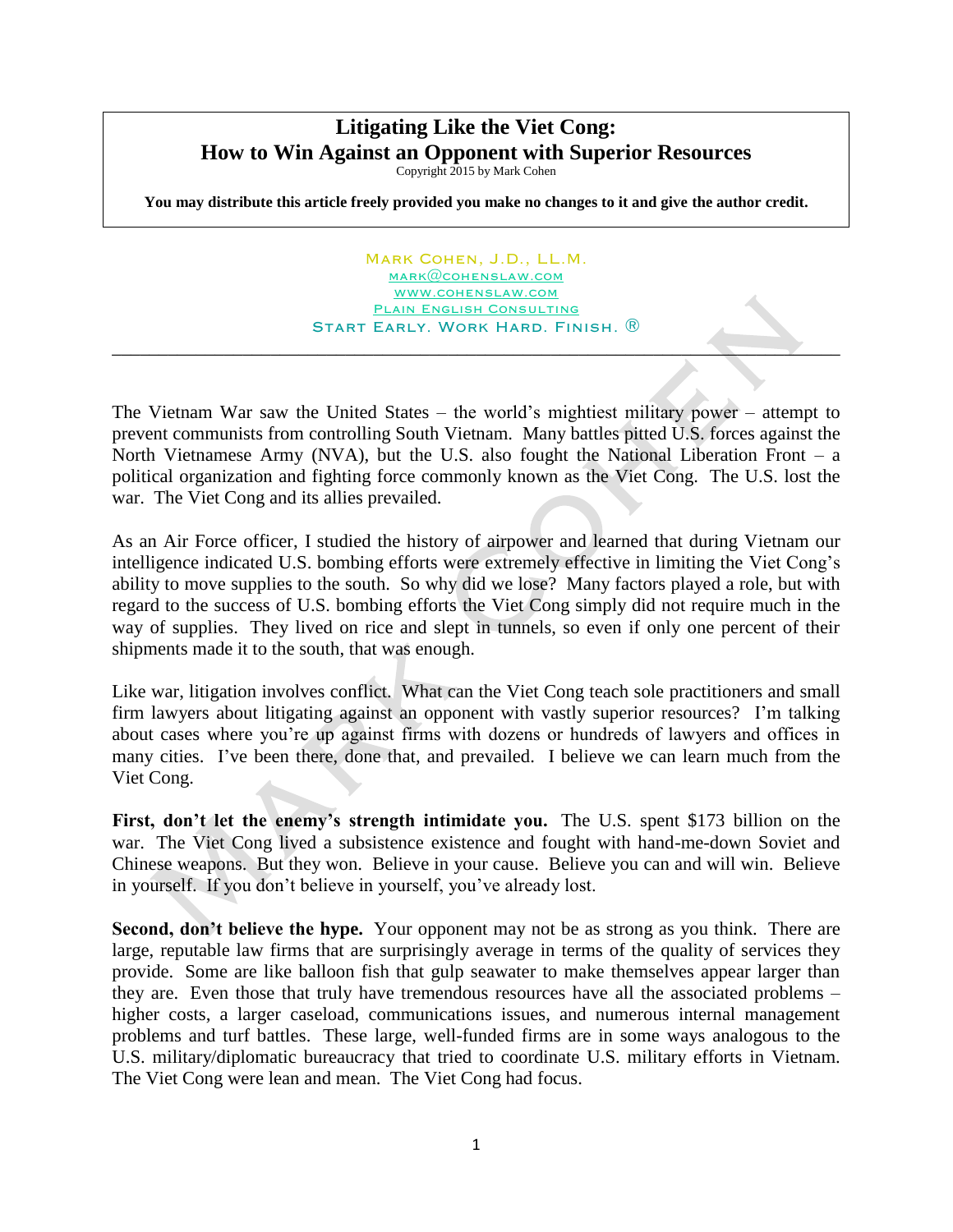**Third, don't believe the hype about specific lawyers either.** Some are more successful in marketing than in court. I once represented a client in a case where opposing counsel was a "Super Lawyer" with a firm that advertised that it had "offices in Denver and Washington, D.C." Every time opposing counsel offered some complex legal argument to the Court, my response would begin with something like "Well, your honor, I'm just a small-town lawyer and I don't have an office in Washington, D.C., but I read the statute and I think opposing counsel is making this more complicated than it really is…" The judge almost always ruled in my favor. In another case long ago, I was up against an older lawyer that proudly had "Fellow of the American College of Matrimonial Lawyers" emblazoned across the top of his letterhead. During the trial, I made repeated objections while he was questioning a witness, and the judge sustained my objections. Exasperated, the lawyer looked at the judge and asked, "Your honor, I don't understand why you are sustaining his objections." The judge replied, "Have Mr. Cohen explain it to you at the break." Don't believe the hype. You know the substantive law, the rules of procedure, and the rules of evidence just as well as they do, maybe better.

**Fourth, simplify.** During Vietnam, the U.S. fought the war on many fronts. Different branches of our armed forces played different roles and different opinions on strategy and tactics. A cumbersome bureaucracy developed to coordinate American efforts. The Viet Cong were lean and focused. Keep your theory of the case simple. Judges and juries love simplicity, and most disputes are far simpler than your well-funded opponent will claim. Large firms get paid big money to complicate simple things. Don't let them. For example, in a contract case, the plaintiff's theory should be simple: the parties had an agreement; the defendant breached the agreement; and the defendant's breach damaged the Plaintiff. Hammer that theme at every opportunity. When opposing counsel files a motion, begin your response by explaining, "This is a simple breach of contract case." When you file a motion, begin with, "This is a simple breach of contract case." Repeat that at every opportunity. Repeat it in jury selection. Repeat it in your opening statement. Repeat it when you object. Repeat it in your closing argument.

Keep your direct and cross examinations short. On direct examination, get your witnesses to say what they need to say, and then confidently announce, "No further questions." If it takes only fifteen minutes, that's fine. This short duration of your direct examination will reinforce your assertion that it is a simple case. If opposing counsel cross examines your witness for many hours, that's fine; that will only give credence to your assertion that your opponent is making the case more complicated than it is. If your witness gave an opinion on direct examination and opposing counsel then cross examined the witness *ad nauseam*, when it is time for re-direct you need only ask one question: "Did any question counsel asked you during the past four hours change the opinion you gave to the jury when you testified on direct examination?" Your witness will say, "No." Then sit down.

One other topic deserves mention when we speak of simplifying – overhead. For sole practitioners and small firm lawyers, stress increases in proportion to overhead. Rent, wages, unemployment taxes, worker's compensation coverage, business property taxes, copier leases, and vendors calling you every day to try to sell you something you don't need. How much do you really need? When your overhead is high, you must take on many new matters each month just to pay your overhead. These minor matters distract you from working the big cases and doing the legal work you really enjoy. I once had a big office with lots of diplomas and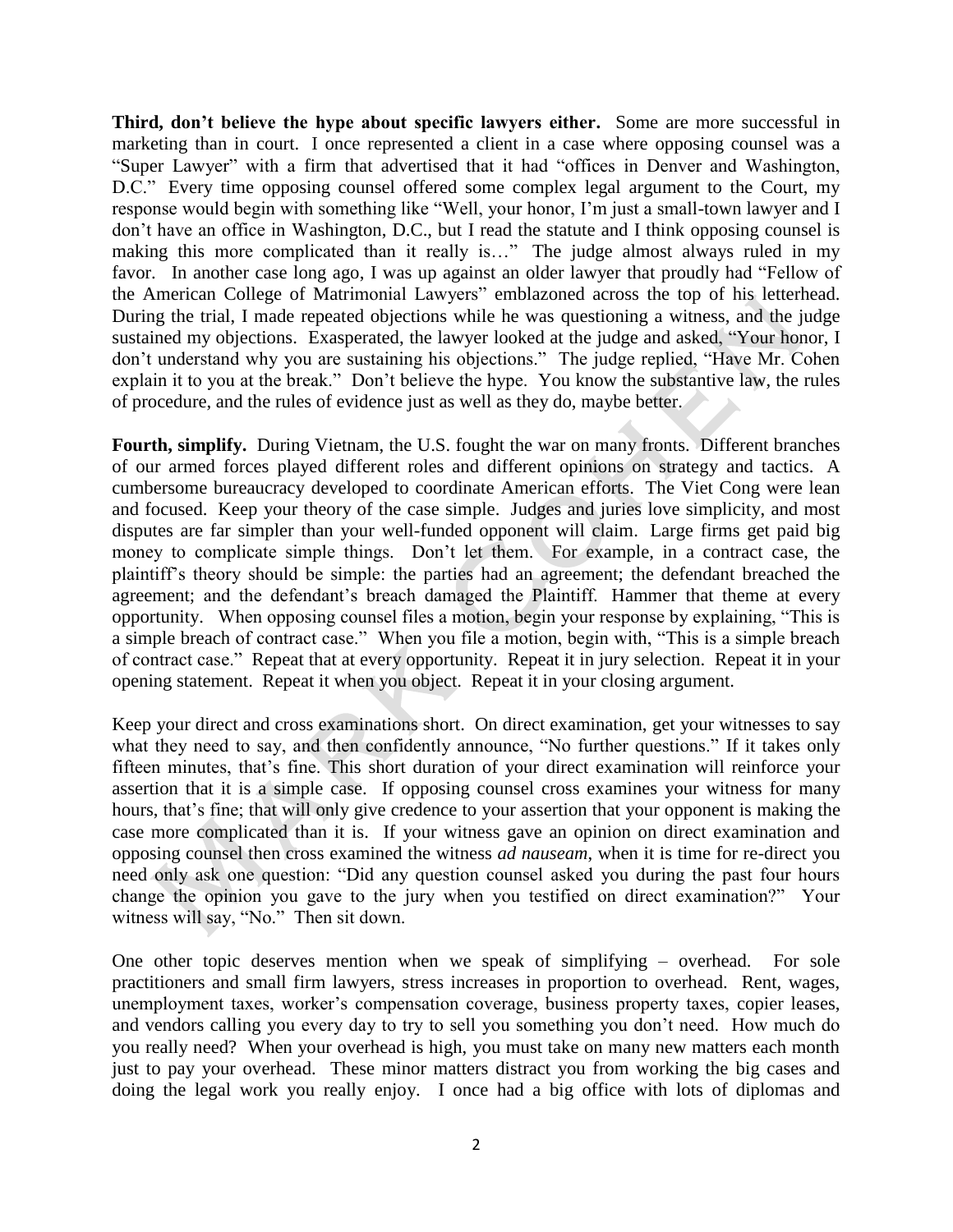expensive art on my walls. I had paralegals and legal assistants. Today I work out of my home. My desk is a sheet of plywood laid across two saw horses. I meet clients in coffee shops across Colorado. I have my laptop and an inexpensive printer/copier/fax/scanner. That's all I need. Very little stress, much more fun.

**Fifth, don't fight strength with strength.** Large firms can generate far more discovery and motions than you. Don't get sucked into trying to match the amount of paper they generate. Large firms make their money fighting every possible issue, flooding both you and the Court with hundreds or thousands of pages of mostly garbage, and billing their clients for every second spent on it. It's an annoyance you must tolerate to get your case to trial, but why burden yourself trying to match their efforts? When opposing counsel files a 40-page motion, file a twopage response. Mock opposing counsel for attempting to complicate a simple case. Most judges know BS when they see it. They will find your approach refreshing.

Discovery is one area where you definitely should not try to match your opponent stride for stride. You probably already know 95% of what you need to know to try the case because your client provided you with all the information and documents available when they hired you, and then you received the opposing party's mandatory disclosures. Your opponent will hit you with pattern interrogatories, non-pattern interrogatories, requests for production of documents, requests for admissions, motions for leave to exceed the discovery limits, and God know what else. They bill their client for all it. Don't waste precious time objecting to their discovery requests unless they are clearly out of bounds. Just give them straightforward answers so they know you're ready for trial. No law says you have to hit them with the same types of discovery requests. They will depose a lot of witnesses. No law says you have to depose anyone. I have tried a number of cases where I chose not to depose an opposing party or an opposing expert because I did not want to give the witness an opportunity to practice their answers prior to trial. If you depose them, they will see their deposition transcript and will be prepared to explain away all deposition testimony that may hurt them. They will claim they misunderstood your deposition questions or that they thought about the matter after the deposition and remembered new details.

The goals of a large firm during discovery are to (1) evaluate the strength of your case, the credibility of your witnesses, and your competency; (2) make your witnesses commit to a story they won't be able to change at trial; (3) gather information they will use when they file their seemingly endless stream of motions for summary judgment, motions to strike, motions *in limine*, motions for sanctions, motions for leave to conduct additional discovery, motions to continue the trial, motions for extension of deadlines, motions to exceed page limits, and motions for leave to file a response to any reply you file; and (4) sap your resources and demoralize you. This is what their clients pay them to do. Sure, you could take the same approach and engage in extensive discovery, but frequently the result will be that you find yourself immersed in battles over objections to your discovery requests, motions to compel, and motions for sanctions. They can generate more paper than you. Why play their game if you don't have to?

One other thought on discovery. If you engage in discovery, don't just focus on the claims and defenses in the pleadings. Be like the Viet Cong: probe, attack when and where it is not expected. Remember, you likely already know 95% of what you need to know about those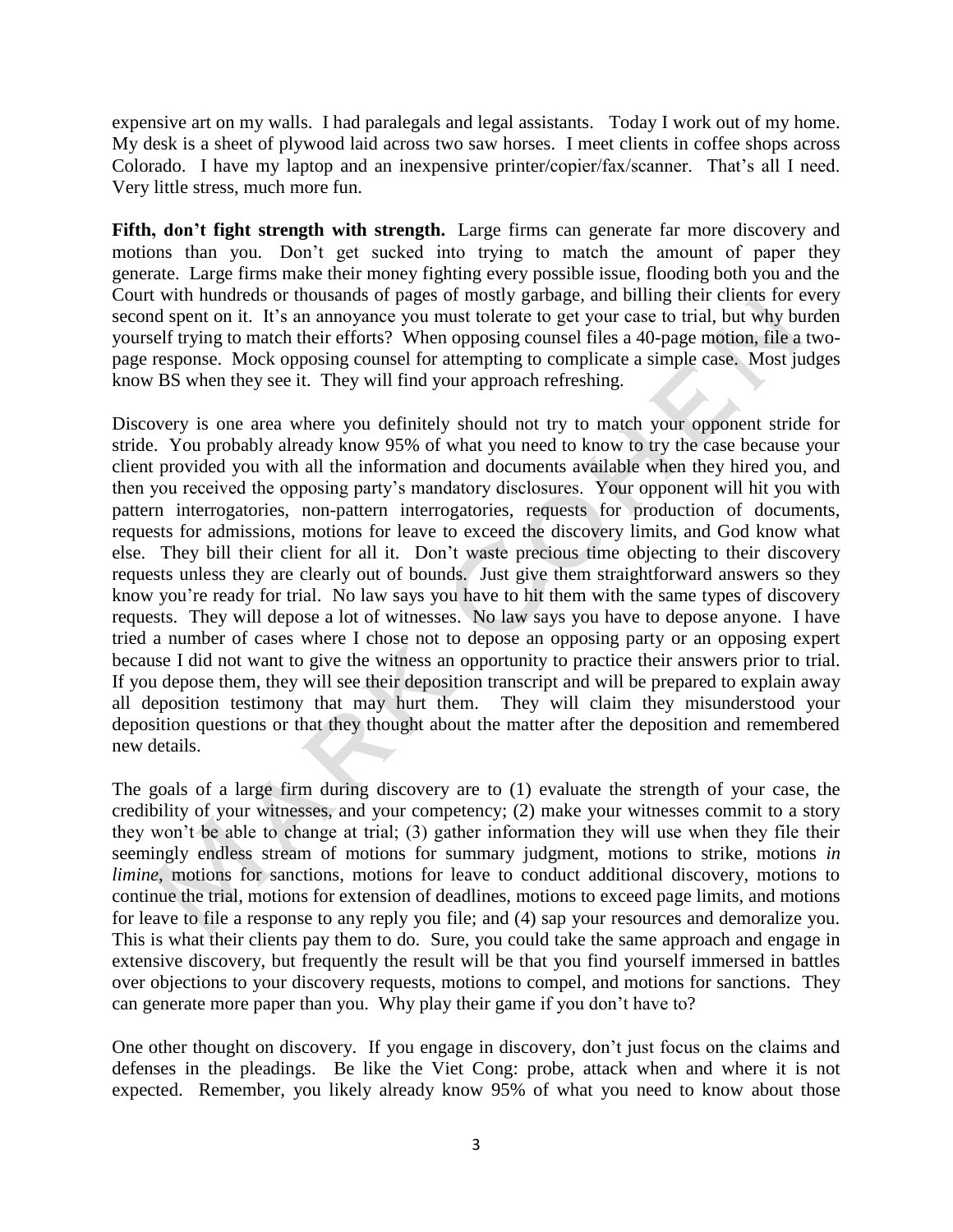issues anyhow. Why devote time and resources to that? I'm interested in the other 5%. I'm also interested in learning things that may be completely irrelevant to the pending suit. Maybe you can uncover facts that would support an additional cause of action, or a separate lawsuit, or that might embarrass the opposing party. I once defended a trade association in a trademark infringement suit filed by a rival association. When we deposed the director of the plaintiff association I did not focus on the alleged trademark infringement because the relevant facts were largely uncontested. Instead, I asked a series of unexpected questions about the plaintiff's communications with various government agencies and industry leaders concerning my client. The more I probed, the more apparent it became that we might have grounds to counterclaim for defamation and unfair competition. The case settled that afternoon and my client paid nothing.

Sixth, don't fight unnecessary battles. Your resources are limited. If opposing counsel wants a few extra days to respond to a discovery request, give it to them. Give it to them even though you responded to their discovery requests on time. The Court will grant them an extension anyhow, and any attempt to object will make you look petty and diminish your credibility.

**Seventh, adapt.** I once litigated a trade secret case that had become hopelessly bogged down in a battle over source code that went on for years. We finally asked the court to allow us to drop our trade secret claim and decided to move forward only on our breach of contract and interference with contract claims, thus making the source code issues irrelevant. We won a \$4.2 million judgment.

**Eighth, use pinpoint attacks.** Large firms often include as many causes of action as possible when they represent the plaintiff, and they always include dozens of boilerplate defenses in their Answers when they represent the Defendant. I can't count the number of times I've seen defense lawyers plead contributory negligence in a breach of contract case. The shotgun approach to claims and defenses is their equivalent of American aerial bombardment during Vietnam. No law says you must employ this approach. Doing so diminishes your credibility with the judge and jurors. Keep it simple. Weak claims and defenses detract from the strong claims and defenses your client has. Focus like a laser on the strong claims and defenses.

## **The End Game**

Here's the good news. If you are still standing when the Court has ruled on your opponent's dozens or hundreds of motions, you have the advantage because you know jungle warfare and they don't. Many of these "litigators" have filed hundreds or thousands of motions for summary judgment, but seldom tried a case to a jury. There is a difference between "litigators" and "trial lawyers." Large firms have the resources to be great litigators. They recruit smart people, but often these lawyers don't communicate well. They write poorly because they believe legal writing must employ the verbose style they learned in law school. They move in some impressive social circles, but often don't know how to communicate with the average folks likely to be called for jury duty. You are a trial lawyer. The jurors will like you because you're going to keep it simple and get right to the point every time you speak. The jury will look at the multitude of lawyers, paralegals, and boxes your opponent has on their side of the courtroom and instantly start rooting for you because of the David versus Goliath effect. Because many of these litigators are much better at generating lengthy motions than they are at simplifying complex